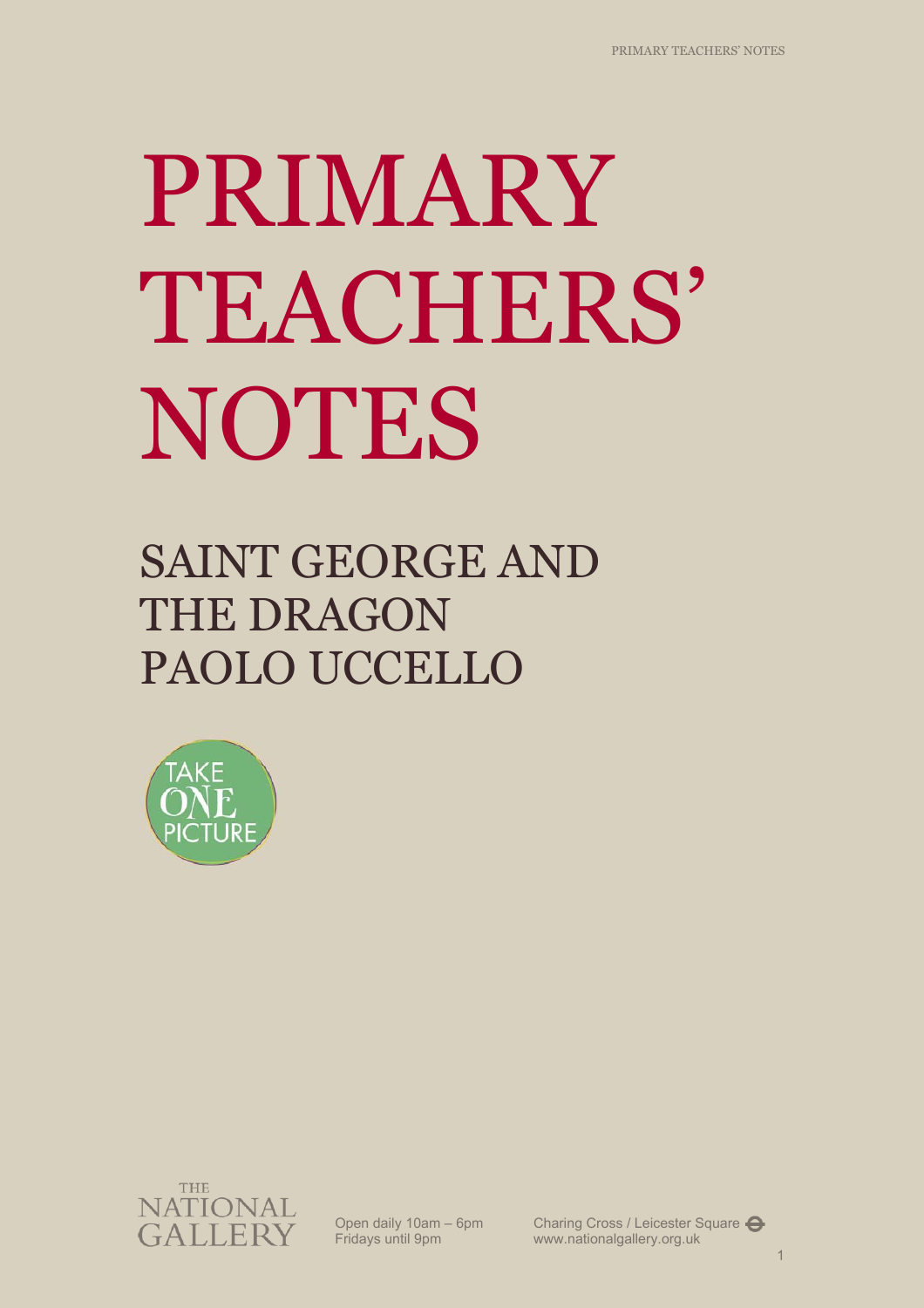# 'SAINT GEORGE AND THE DRAGON' BY PAOLO UCCELLO (1397-1475)



**The actual size of the picture is 56.5 x 74 cm. It was painted in oil son canvas in about 1460.** 

These notes and a large print of Uccello's 'Saint George and the Dragon' are for primary teachers attending the one-day course' Telling Pictures' at the National Gallery during 2001/2002. Cross-curricular work produced in schools as a result of these courses will be shown in an exhibition at the National Gallery in 2003 as part of the Gallery's **Take One Picture** project. The notes contain basic information about the painting and the artist, as well as suggestions for classroom activities and curriculum links.

The Take **One Picture** project is generously supported by Mr and Mrs Christoph Henkel.



Open daily 10am – 6pm Fridays until 9pm

Charing Cross / Leicester Square www.nationalgallery.org.uk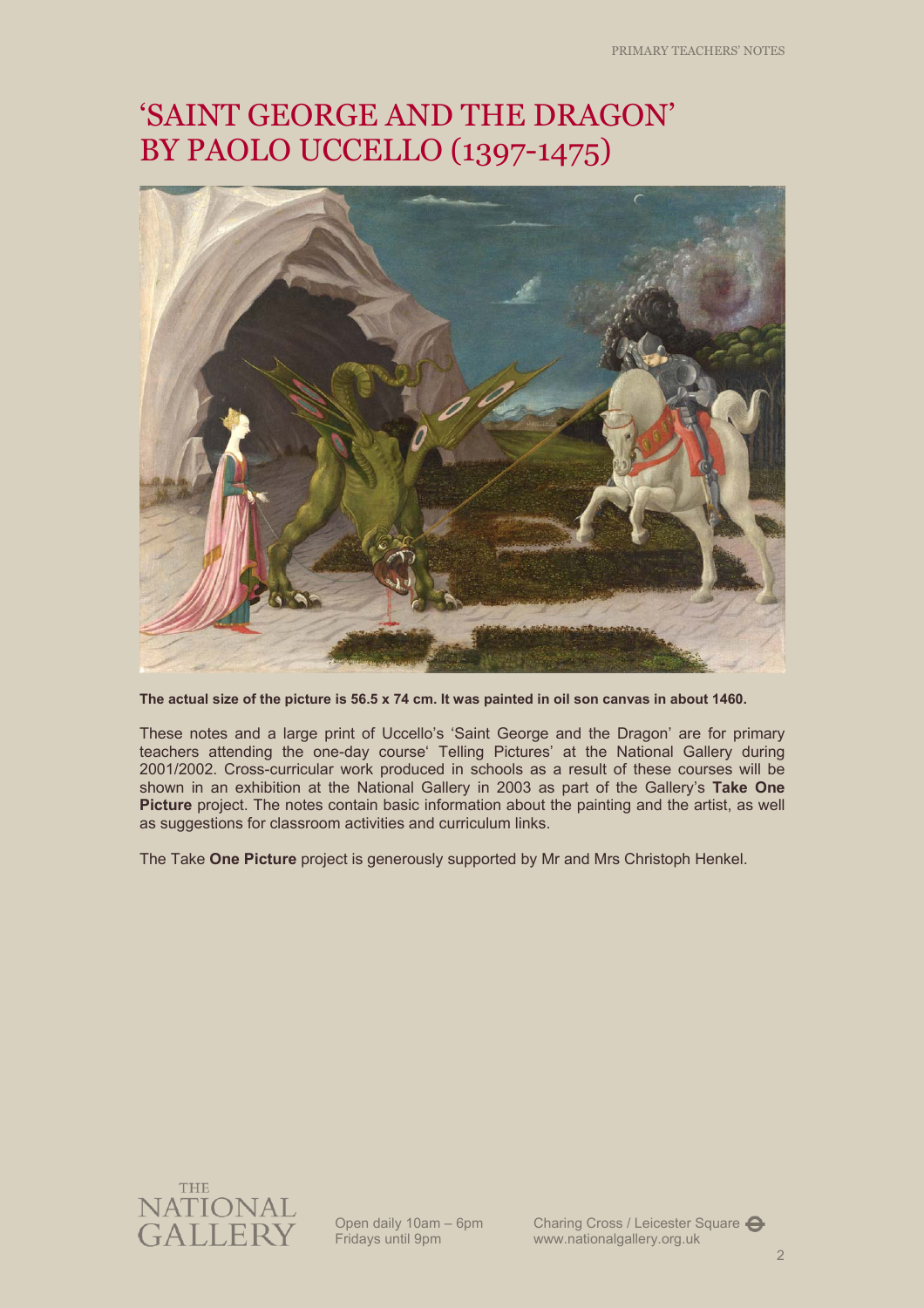# **What is the subject of the painting?**

This picture shows two episodes from the story of Saint George. First, the saint with his lance defeats a plague-bearing dragon that had been terrorising a city. Behind the unusual, twolimbed dragon is a large cave with water on the ground. In the second episode, the rescued princess brings the dragon to heel, using her blue belt as a leash.

It is perhaps evening, or early morning, as there is a tiny crescent moon at the top right-hand side of the picture. In the sky, a storm is gathering. The eye of the storm lines up with Saint George's lance, suggesting that divine intervention has helped him to victory.

The strange patches of grass work a bit like a black-and-white tiled floor. They demonstrate Uccello's obsessive concern with linear perspective, and his tendency to create decorative pattern. This can also be seen in the coloured discs on the dragon's wings.

# **The legend**

The story is taken from a popular collection of saints' lives, 'The Golden Legend', written by Jacobus de Voragine in the 13th century. According to the legend, the citizens of Silene in Libya had managed to appease the dragon by feeding him two sheep every day. However, their supply of sheep began to run out and they decided to offer one sheep and one person, to be selected by drawing lots. One day the lot fell on the king's daughter, and although he pleaded with the citizens to spare her life, they refused; they had lost all their children and there was no reason why the king should not lose his. George, who was a military tribune, happened to be passing the lake where the dragon lived, near which the princess was awaiting her fate. When the dragon appeared George wounded it and called to the princess to tie her belt around its neck. Here the legend says: 'It followed her like a little dog on a leash'. They took the dragon back to the city where Saint George eventually satisfied the citizens by putting it to death. This legend is one example among many in different cultures in which good is seen to triumph over evil.

# **Storytelling in paint?**

If you did not already know this story, reading from left to right you might think it showed a pet dragon being taken for a walk by an elegant princess, and suffering a surprise attack from an armed knight on a white horse. Paintings do not take place in time, but of course stories do, and storyteller-artists resort to different tactics to overcome the problem. Here Uccello has shown two separate events as if they were happening simultaneously. He relies on the fact that viewers of the picture would have been extremely familiar with the story and would have been able to sequence the events themselves. Saint George was a highly popular saint by the mid–15th century when the picture was made, and he was patron saint of many places in Europe including Venice and, of course, England.

# **Who was the artist?**

Paolo di Dono, known by his nickname Uccello ('bird' in Italian), was born in 1397. He was apprenticed to the sculptor Ghiberti and then entered an artists' guild as a painter in 1415. He painted frescoes, panels and canvases in Florence but also designed stained glass and produced a mosaic in Venice. He was famously interested in perspective.

# **Using the picture in the classroom**

There are many ways to introduce the picture. Here are some suggestions:

• Put it up in the classroom without drawing attention to it. Ask children to write about it in a comments book, or record children's discussion about it.



Open daily 10am – 6pm Fridays until 9pm

Charing Cross / Leicester Square www.nationalgallery.org.uk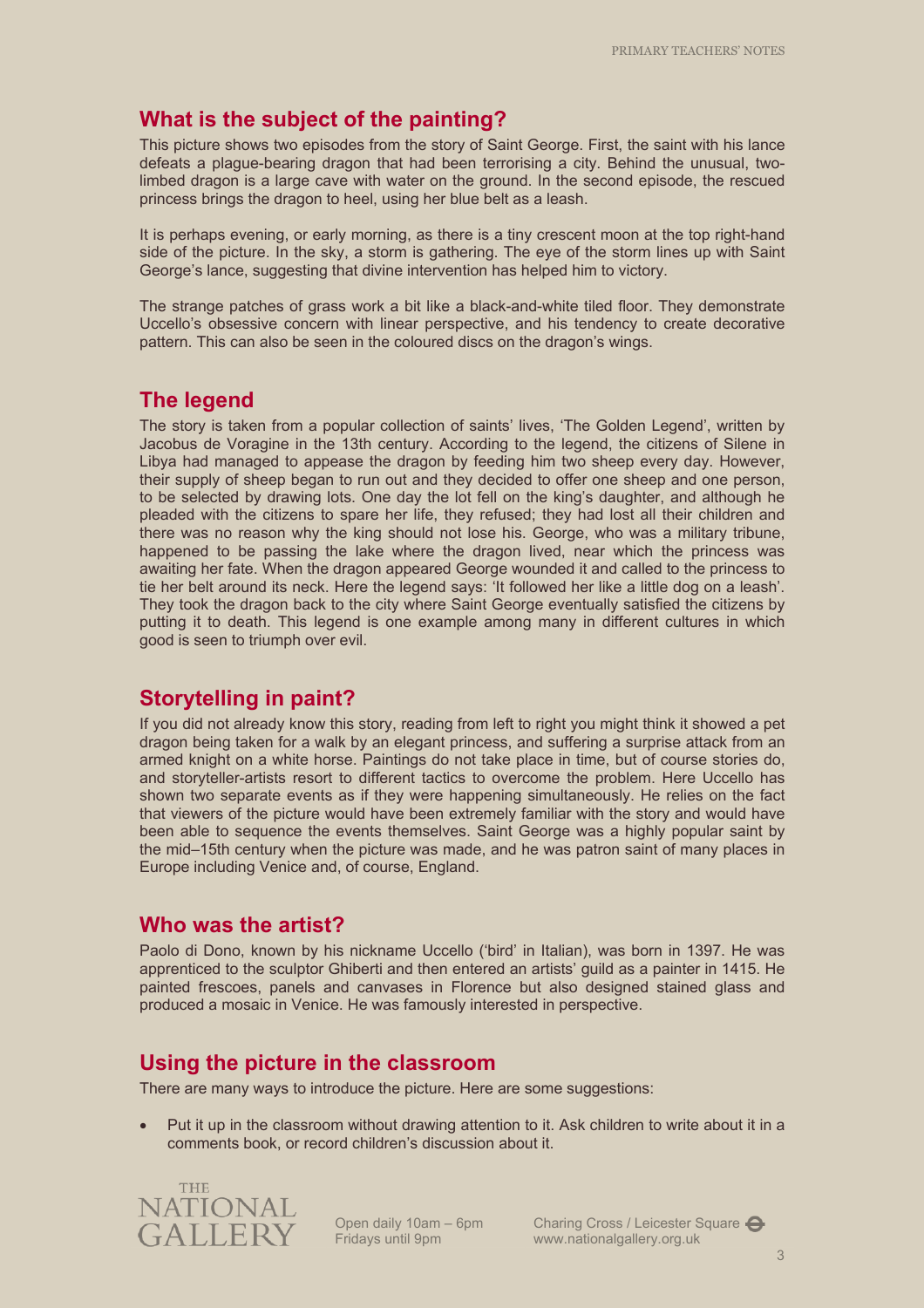- Introduce it, for example at story time. Allow children a minute to look at it, then cover it up. Ask them what they remember.
- Cover it with a piece of card in which you have cut windows, as in an advent calendar. Open a window each day to reveal an interesting detail.
- Allow one or two children to look at the picture and get them to describe it to the rest of the class. Each child could do their own picture based on this description. Or blindfold one willing child and get the rest of the class to describe the picture to her or him.

These introductions can all provide a good basis for the more formal discussion you might lead. Using the clues provided by the artist, productive questions can lead children to work out the story for themselves. Allow plenty of space for speculation and alternative versions. For example, some children might feel sorry for the dragon! The discussion is also a time for children to think about the difference between the print and the original painting.

# **Art across the curriculum**

Using the work of artists to enrich and stimulate children's own artwork is a requirement of the National Curriculum for Art. But pictures can also be linked fruitfully with both core and foundation subjects as part of the delivery of a broad and balanced curriculum. The links need not be laboured. It can be a question of using a picture imaginatively, where possible fitting it in to existing schemes of work. Some of the links may simply arise in passing as part of a general discussion about the picture; others may lead to extended pieces of work.

The desired outcomes here are for children to:

- become familiar with the image.
- discover the wealth of ideas and feelings it represents.
- learn about the skills and techniques that went into the making of it.

and then perhaps also:

to like it or dislike it, developing critical thinking around their basic responses.

# **Some suggestions**

#### **Literacy**

Many schools now use pictures to enrich existing texts, to stimulate writing in different styles and as a source for word-level work particularly at Foundation level and at KS1.

Here is an example of using the picture with a Year 2 class in term2, based on the framework of the National Literacy Strategy.

#### **Text level:**

The range of texts includes traditional tales, many with predictable and patterned language. A legend such as this, where there is no strong characterisation, is ideally suited for this type of writing. In this case the teacher could produce a model text or, after a reading of a similar tale, the class could produce the text as a piece of shared writing.

**Word level:** 

- Compound words e.g. horseback, fearless, whirlwind.
- Syllables in multi-syllabic words.
- Vocabulary extension new words from the picture.



Open daily 10am – 6pm Fridays until 9pm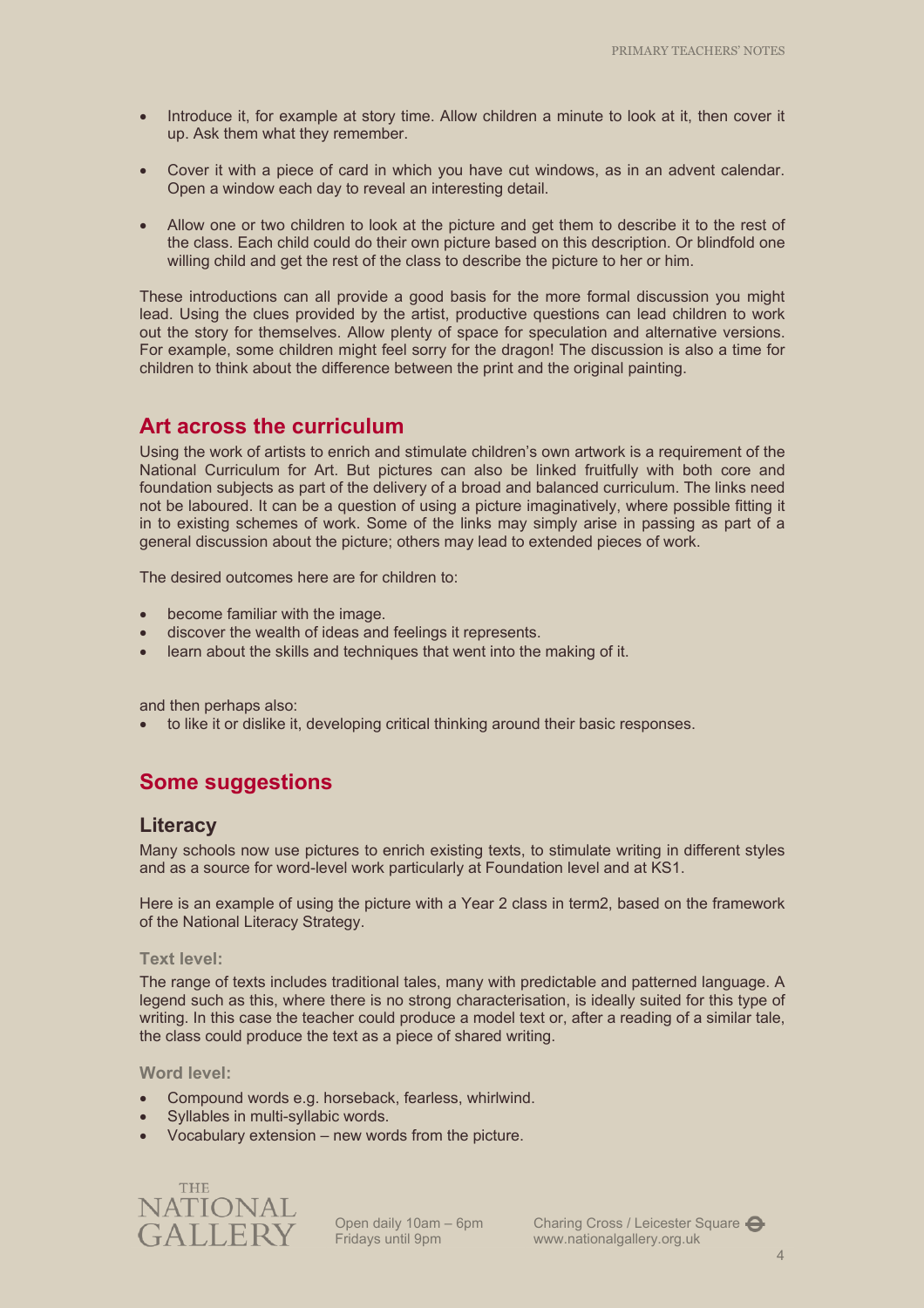**Sentence level:** 

- Using verb tenses in speaking and writing (e.g. in a retelling of the story).
- Investigating different ways of presenting texts, for example speech bubbles, captions, headings.

# **Science**

Living things. How might mythical beasts such as dragons relate to creatures of similar appearance such as dinosaurs and modern reptiles? Might Uccello have constructed his dragon by putting together elements of animals he knew about?

# **History**

Saint George is shown wearing medieval armour. Introduce children to the idea of using paintings as historical sources. How reliable a source might this armour be? Might the artist have had his own agenda for the painting which for example meant that he put in less detail, or simply imagined it? How might we check this? As part of a local history study, this picture might link with a work on a local medieval castle.

# **Geography**

Uccello has painted a dramatic whirlwind or tornado in the top right-hand part of the picture. Children could look at this artistic representation of a cloud formation and compare with photographs or videos.

# **RE**

Look at different dragon symbolism. In the Western tradition the dragon is a symbol of evil, in China the dragon is a noble animal that represents the emperors. In Chinese astrology, the year of the dragon is said to be the most auspicious.

# **Music**

Children could compose music based on the picture, retelling the story using a variety of tuned and untuned instruments to represent the different characters.

# **Dance/Drama**

The story could also be told through other temporal art forms such as dance and drama.

# **Design and Technology**

Perhaps as part of Chinese New Year celebrations, children could design their own 3D dragons using materials such as wire and modroc.

# **Art and Design**

'Saint George and the Dragon' can be used directly in connection with schemes of work such as the QCA scheme, for example Unit 6A People in Action or Unit 6C A Sense of Place.

# **Other suggestions**

Make a large frieze which tells the story in sequence rather than as one moment.



Open daily 10am – 6pm Fridays until 9pm